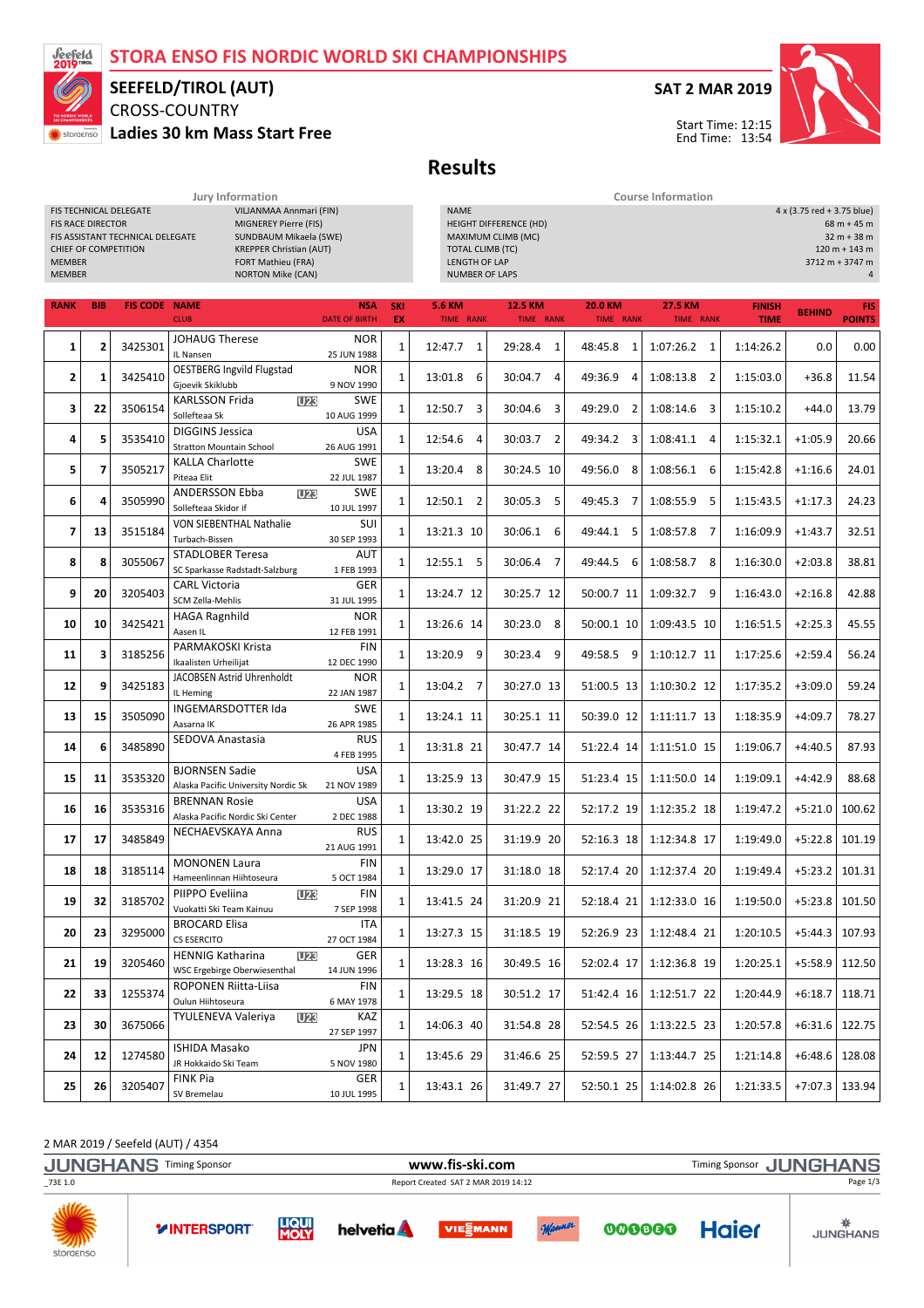

### SEEFELD/TIROL (AUT)

CROSS-COUNTRY

Ladies 30 km Mass Start Free

SAT 2 MAR 2019



Start Time: 12:15 End Time: 13:54

Results

| <b>RANK</b> | <b>BIB</b> | <b>FIS CODE NAME</b> | <b>CLUB</b>                                       | <b>NSA</b><br><b>DATE OF BIRTH</b> | SKI<br>EX    | <b>5.6 KM</b><br>TIME RANK | 12.5 KM<br>TIME RANK     | <b>20.0 KM</b><br>TIME RANK | <b>27.5 KM</b><br>TIME RANK | <b>FINISH</b><br><b>TIME</b> | <b>BEHIND</b>        | <b>FIS</b><br><b>POINTS</b> |
|-------------|------------|----------------------|---------------------------------------------------|------------------------------------|--------------|----------------------------|--------------------------|-----------------------------|-----------------------------|------------------------------|----------------------|-----------------------------|
|             |            |                      |                                                   |                                    |              |                            |                          |                             |                             |                              |                      |                             |
| 26          | 21         | 3195040              | <b>FAIVRE PICON Anouk</b>                         | <b>FRA</b>                         | $\mathbf{1}$ | 13:30.9 20                 | 31:23.0 23               | 52:19.6 22                  | 1:13:36.1 24                | 1:21:47.7                    | $+7:21.5$            | 138.40                      |
|             |            |                      | Armees-Emhm - Pontarlier                          | 18 FEB 1986                        |              |                            |                          |                             |                             |                              |                      |                             |
| 27          | 29         | 3485717              | SOBOLEVA Elena                                    | <b>RUS</b><br>8 JAN 1992           | $\mathbf{1}$ | 13:54.7 35                 | 32:00.4 30               | 52:49.0 24                  | 1:14:47.1 27                | 1:22:19.4                    | $+7:53.2$            | 148.33                      |
|             |            |                      | STEWART-JONES Katherine                           | CAN                                |              |                            |                          |                             |                             |                              |                      |                             |
| 28          | 36         | 3105214              | Nakkertok                                         | 5 MAY 1995                         | $\mathbf{1}$ | 13:33.5 23                 | 31:48.6 26               | 53:30.6 32                  | 1:15:01.2 28                | 1:22:44.1                    | $+8:17.9$            | 156.07                      |
|             |            | 3486548              | <b>ISTOMINA Mariya</b><br><b>U23</b>              | RUS                                | $\mathbf{1}$ |                            |                          |                             |                             |                              |                      |                             |
| 29          | 14         |                      |                                                   | 20 MAR 1997                        |              | 14:16.8 43                 | 33:47.2 44               | 54:05.6 36                  | 1:15:02.7 29                | 1:22:44.2                    | $+8:18.0$            | 156.11                      |
| 30          | 31         | 3665121              | SERONOSOVA Polina                                 | <b>BLR</b>                         | $\mathbf{1}$ | 14:01.2 36                 | 32:33.2 35               | 53:15.1 29                  | 1:15:03.4 30                | 1:23:01.5                    | $+8:35.3$            | 161.53                      |
|             |            |                      |                                                   | 22 JAN 1993                        |              |                            |                          |                             |                             |                              |                      |                             |
| 31          | 34         | 3045076              | <b>YEATON Jessica</b>                             | AUS<br>21 NOV 1991                 | $\mathbf{1}$ | 13:44.5 27                 | 32:34.5 37               | 53:13.9 28                  | 1:15:11.1 31                | 1:23:13.8                    | $+8:47.6$            | 165.38                      |
|             |            |                      | NOVAKOVA Petra                                    | <b>CZE</b>                         |              |                            |                          |                             |                             |                              |                      |                             |
| 32          | 39         | 3155249              | Lk Slovan Karlovy Vary / CS MV                    | 17 AUG 1993                        |              | 13:51.0 31                 | 31:59.9 29               | 53:16.1 30                  | 1:15:12.4 32                | 1:23:15.1                    | $+8:48.9$            | 165.79                      |
|             |            |                      | SHEVCHENKO Anna                                   | KAZ                                |              |                            |                          |                             |                             |                              |                      |                             |
| <b>PF33</b> | 28         | 3675035              |                                                   | 4 AUG 1993                         | $\mathbf{1}$ | 14:24.5 44                 | 33:08.7 42               | 54:22.8 38                  | 1:15:32.9 33                | 1:23:15.6                    | $+8:49.4$            | 165.95                      |
| <b>PF34</b> | 24         | 3535385              | PATTERSON Caitlin                                 | USA                                | $\mathbf{1}$ | 13:32.6 22                 | 31:24.7 24               | 53:20.0 31                  | 1:15:55.6 35                | 1:23:15.6                    | $+8:49.4$            | 165.95                      |
|             |            |                      | Craftsbury Nordic Ski Club                        | 30 JAN 1990                        |              |                            |                          |                             |                             |                              |                      |                             |
| 35          | 25         | 3295147              | PELLEGRINI Sara                                   | <b>ITA</b>                         | $\mathbf{1}$ | 13:51.9 32                 | 32:33.0 34               | 54:48.6 40                  | 1:16:05.3 37                | 1:23:50.2                    | $+9:24.0$            | 176.79                      |
|             |            |                      | <b>GS FIAMME ORO</b><br><b>CHI Chunxue</b><br>U23 | 5 MAY 1986<br><b>CHN</b>           |              |                            |                          |                             |                             |                              |                      |                             |
| 36          | 48         | 3125082              |                                                   | 4 JAN 1998                         | $\mathbf{1}$ | 14:06.5 41                 | 32:34.2 36               | 54:24.2 39                  | 1:16:05.0 36                | 1:23:52.7                    | $+9:26.5$            | 177.58                      |
|             |            |                      | RAZYMOVA Katerina                                 | <b>CZE</b>                         |              |                            |                          |                             |                             |                              |                      |                             |
| 37          | 37         | 3155314              | SPORT CLUB PLZEN                                  | 10 SEP 1991                        | $\mathbf{1}$ | 13:53.0 33                 | 32:09.0 32               | 54:00.6 34                  | 1:15:44.1 34                | 1:23:52.8                    | $+9:26.6$            | 177.61                      |
| 38          | 27         | 3295144              | <b>DEBERTOLIS Ilaria</b>                          | <b>ITA</b>                         | $\mathbf{1}$ | 13:45.0 28                 | 32:56.3 40               | 54:12.9 37                  | 1:16:32.7 39                | $1:24:28.5$ +10:02.3         |                      | 188.80                      |
|             |            |                      | <b>GS FIAMME ORO</b>                              | 17 SEP 1989                        |              |                            |                          |                             |                             |                              |                      |                             |
| 39          | 40         | 3105095              | NISHIKAWA Emily                                   | CAN                                | $\mathbf{1}$ | 13:50.0 30                 | 32:07.5 31               | 54:03.7 35                  | 1:17:08.0 40                |                              | $1:24:37.7$ +10:11.5 | 191.68                      |
|             |            |                      | Whitehorse Cross Country Ski Club                 | 26 JUL 1989                        |              |                            |                          |                             |                             |                              |                      |                             |
| 40          | 35         | 3155186              | SCHUETZOVA Sandra<br>CKS SKI Jilemnice            | <b>CZE</b><br>21 OCT 1991          |              | 13:53.6 34                 | 32:09.7 33               | 53:46.2 33                  | 1:16:21.4 38                |                              | $1:24:46.7$ +10:20.5 | 194.51                      |
|             |            |                      | <b>BEATTY Dahria</b>                              | CAN                                |              |                            |                          |                             |                             |                              |                      |                             |
| 41          | 44         | 3105146              | Whitehorse CC Ski Club                            | 7 MAR 1994                         |              | 14:07.2 42                 | 33:21.4 43               | 55:44.4 43                  | 1:18:00.0 42                |                              | $1:26:00.7$ +11:34.5 | 217.70                      |
| 42          | 45         | 3305240              | KODAMA Miki<br>U23                                | <b>JPN</b>                         | $\mathbf{1}$ | 14:03.6 39                 | 33:07.3 41               | 55:58.5 44                  | 1:17:58.2 41                |                              | $1:26:07.5$ +11:41.3 | 219.83                      |
|             |            |                      | Nihon University                                  | 21 NOV 1996                        |              |                            |                          |                             |                             |                              |                      |                             |
| 43          | 41         | 3055108              | <b>UNTERWEGER Lisa</b>                            | AUT                                | $\mathbf{1}$ | 14:02.7 38                 | 32:49.1 38               | 55:05.8 42                  | 1:18:43.6 43                |                              | $1:27:36.3$ +13:10.1 | 247.67                      |
|             |            |                      | SK Rottenmann-Steiermark                          | 4 FEB 1995<br>KAZ                  |              |                            |                          |                             |                             |                              |                      |                             |
| 44          | 42         | 3675049              | <b>BYKOVA Irina</b>                               | 6 JUL 1993                         | $\mathbf{1}$ | 15:15.8 47                 | 35:04.4 47               | 57:10.9 45                  | 1:20:05.6 45                |                              | $1:28:14.3$ +13:48.1 | 259.58                      |
|             | 45<br>46   |                      | <b>ISHIGAKI Sumiko</b>                            | <b>JPN</b>                         | $\mathbf{1}$ | 15:09.9 46<br>14:01.9 37   | 34:54.2 46<br>32:49.6 39 | 57:44.7 47<br>55:03.5 41    |                             |                              |                      | 266.41<br>278.98            |
|             |            | 3305021              | Akita Zerox                                       | 5 FEB 1985                         |              |                            |                          |                             | 1:20:12.3 46                | $1:28:36.1$ +14:09.9         |                      |                             |
|             | 43         | 3105190              | <b>BROWNE Cendrine</b>                            | CAN                                | $\mathbf{1}$ |                            |                          |                             | 1:19:24.6 44                |                              |                      |                             |
| 46          |            |                      | <b>Fondeurs Laurentides</b>                       | 8 SEP 1993                         |              |                            |                          |                             |                             |                              | $1:29:16.2$ +14:50.0 |                             |
| 47          | 47         | 3045088              | JEZERSEK Barbara                                  | AUS                                | $\mathbf{1}$ | 14:40.4 45                 | 34:11.6 45               | 57:31.6 46                  | 1:21:18.3 47                |                              | $1:30:03.8$ +15:37.6 | 293.91                      |
|             |            |                      | NSD Medvode                                       | 31 OCT 1986                        |              |                            |                          |                             |                             |                              |                      |                             |
| 48          | 49         | 3045009              | <b>WATSON Aimee</b><br>NSW Ski Association        | <b>AUS</b><br>28 JUL 1987          |              | 15:52.3 48                 | 37:21.2 48               | 1:02:37.0 48                | 1:29:21.7 48                |                              | $1:39:07.2$ +24:41.0 | 464.24                      |
|             |            |                      |                                                   |                                    |              |                            |                          |                             |                             |                              |                      |                             |

#### Did Not Start

<sup>38</sup> MATROSSOVA Marina KAZ 3675018

2 JUL 1990